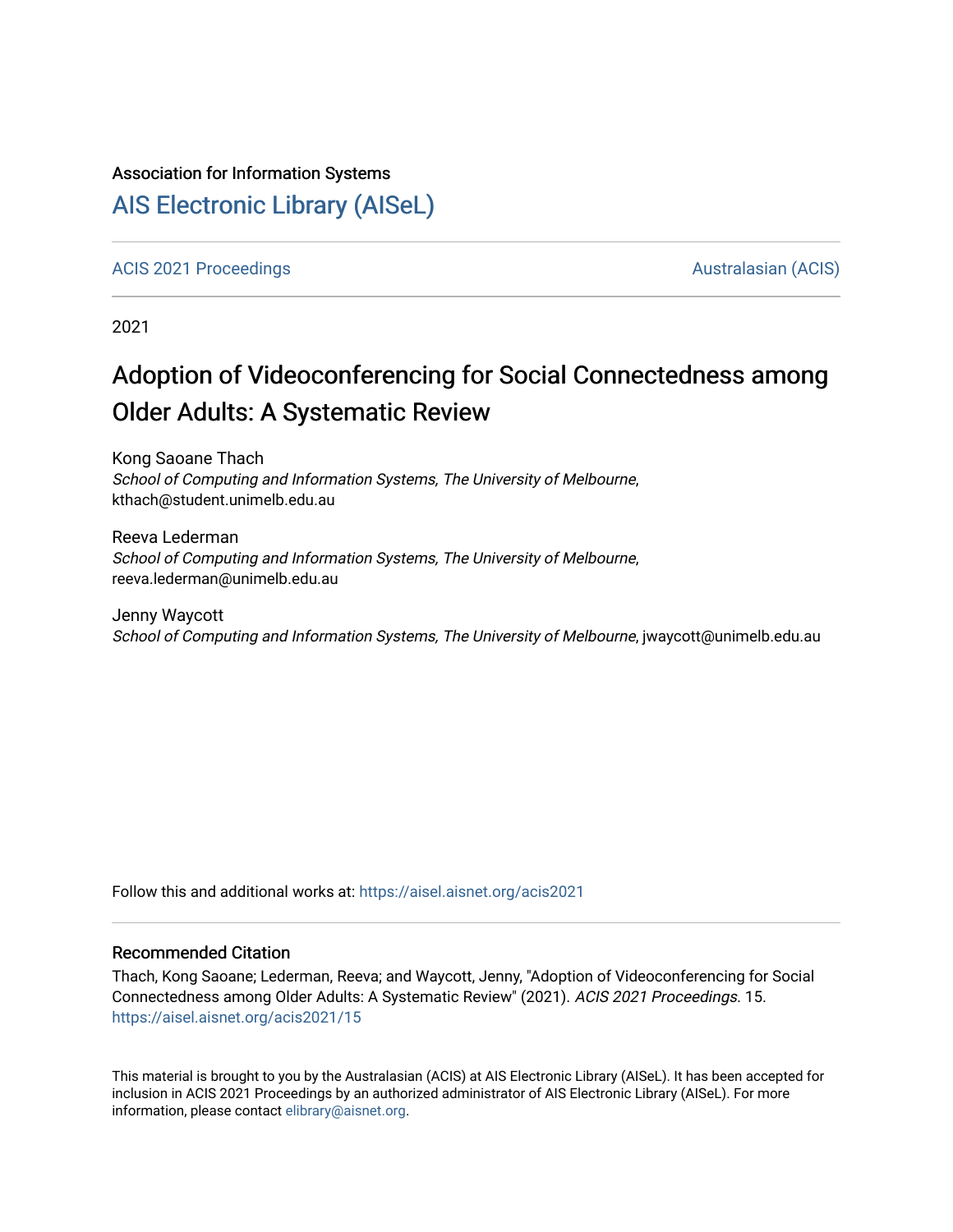# **Adoption of Videoconferencing for Social Connectedness among Older Adults: A Systematic Review**

### **Full research paper**

#### **Kong Saoane Thach**

School of Computing and Information Systems The University of Melbourne Melbourne, Australia Email: kthach@student.unimelb.edu.au

#### **Reeva Lederman**

School of Computing and Information Systems The University of Melbourne Melbourne, Australia Email: reeva.lederman@unimelb.edu.au

#### **Jenny Waycott**

School of Computing and Information Systems The University of Melbourne Melbourne, Australia Email: jwaycott@unimelb.edu.au

## **Abstract**

Videoconferencing has been increasingly used for social connectedness in residential aged care (RAC). In sensitive settings such as RAC, it is important that technologies are introduced with careful consideration of people's needs and experiences with the technology, to ensure that the desired benefits are realised. This paper reviews research evidence about older adults using videoconferencing for social connectedness and issues raised by that use in order to identify strategies RAC providers can adopt to achieve a greater likelihood of sustainability. Fourteen articles were included for in-depth review. Devices featuring videoconferencing in the studies reviewed ranged from tablets to telepresence robots. Most study participants perceived videoconferencing as beneficial for social connectedness. The implementation of videoconferencing in RAC is impacted by differences in sociotechnical systems. This paper contributes key considerations for the future design and implementation of videoconferencing for social connectedness in RAC and opportunities for future work in this area.

**Keywords:** videoconferencing, sociotechnical systems, social connectedness, older adults, aged care.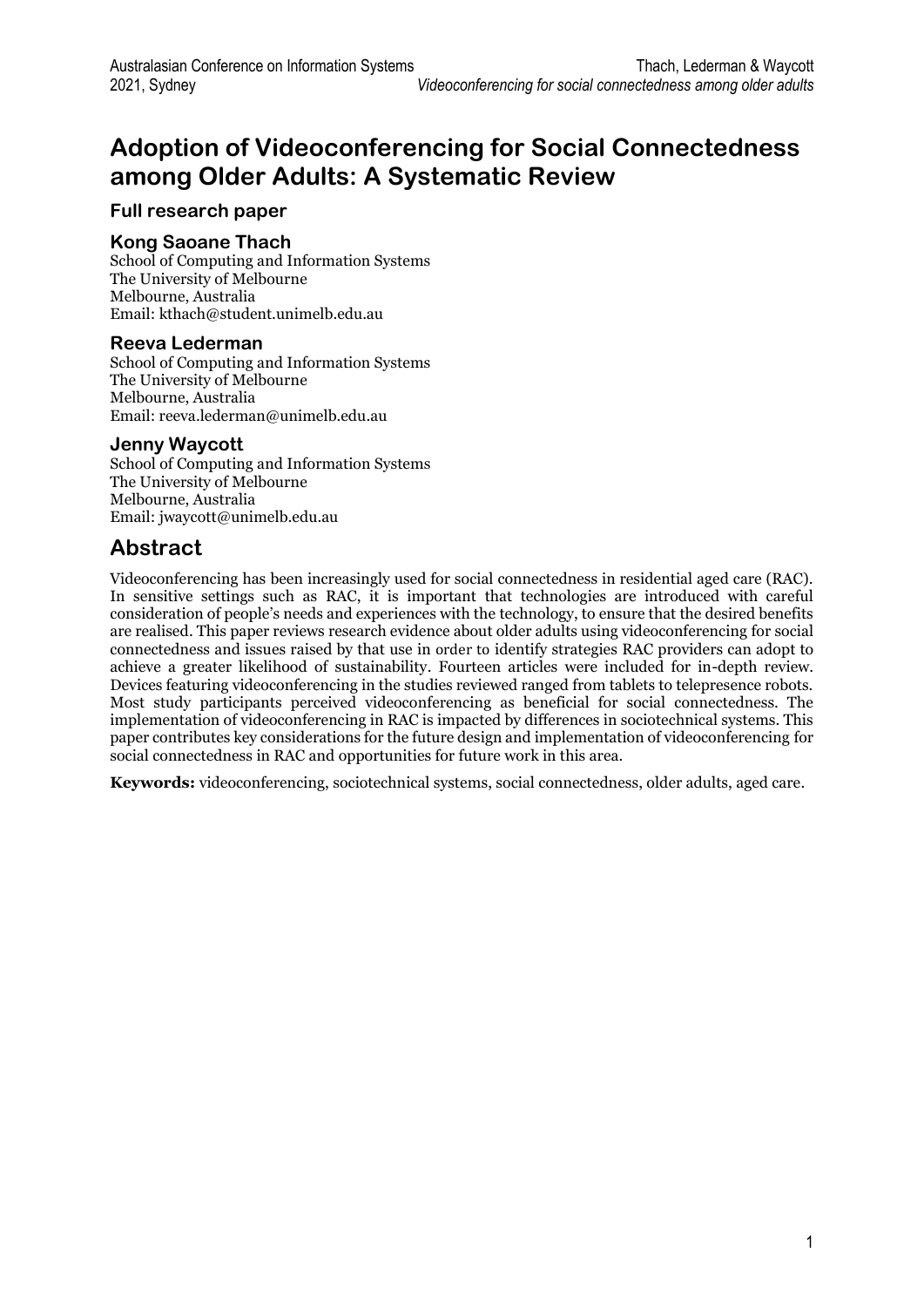# **1 Introduction**

The aging population is growing worldwide (United Nations 2017). In Australia, around 15% of population were aged 65 and over (Australian Institute of Health and Welfare 2018). With advanced age, the risk of losing family members and personal network members through illness and death increases. Therefore, the likelihood of loneliness and social isolation in this population has grown. Notably, due to the COVID-19 pandemic, feelings of social isolation and loneliness among aged care residents have risen (Wu 2020). Meanwhile, social support (e.g. family support and friends support) has been found to positively impact physical and mental well-being (Gong et al. 2020). Inadequate social support has been identified as a risk factor for depression in older adults (Bruce 2002; Chi et al. 2001). Thus, it is important to seek out strategies to assist older adults, especially those living in residential aged care facilities (RACFs), in maintaining social connectedness. One technology-based solution is the use of videoconferencing. The term videoconferencing in this study refers to a video-based computermediated communication with real-time audio-visual features allowing people to see, hear, and speak to each other remotely, regardless of the hardware and software being used. Examples of software offering videoconferencing are Zoom, Skype, WhatsApp. Devices that allow users to make videoconferencing might range from simple ones such as tablets or smartphones to more specialized ones tailored to different groups of people such as mobile remote-controlled telepresence robots.

Recently, RACFs, also known as residential aged care homes or nursing homes, which are complex environments involving residents with complex conditions and multi-co-morbidities (Dudman et al. 2018), have increasingly adopted videoconferencing for enhancing social connectedness among aged care residents. Videoconferencing is particularly appealing to residential care because it is a way for residents to communicate with loved ones who cannot visit because of geographical distance or other barriers, including COVID-19 restrictions. Also, videoconferencing has been found effective in enhancing social support and reducing social isolation in nursing home residents (Banbury et al. 2017; Beringer et al. 2013). As researchers have demonstrated, it is especially important that technologies are introduced carefully in sensitive settings as there can be significant ethical issues if technologies do not produce the desired benefits in such settings (Waycott et al. 2015). Meanwhile, technologies within organizations are, by nature, sociotechnical. That is, they influence, and are influenced by, the social setting in which they are used and need to be responsive to the usability issues of users (Rajanen et al. 2019). While older adults are the main group of users of this innovation, it is essential to synthesise research evidence about their experience with videoconferencing for social connectedness in order to inform the effective design and implementation of videoconferencing in RACFs in the future.

In this paper, we report findings from a systematic review that focused on synthesizing evidence from published studies that have investigated older adults' experiences of using videoconferencing for social connectedness. Although we ultimately aim to contribute to improved design and use of videoconferencing in RACFs, in this paper we draw on studies conducted with any groups of older adults – including those living in RACFs and those living in their own homes. Moreover, papers were not selected based on technological devices. That is, papers reporting studies with any devices featuring videoconferencing functions for social connectedness among older adults are included. In this review, we aim to answer three research questions: *(1) What kinds of videoconferencing should be designed for older adults living in RACFs? (2) How should videoconferencing be implemented in RACFs? and (3) What opportunities for information systems (IS) research in this topic emerge?* It is worth noting that there is a difference between people living in RACFs and people living independently in their own homes, in terms of their capacity to use technology. People who live in RACFs are likely to be frail, will often have dementia, and will typically need substantial support to take part in a video call. Older adults who live independently, in contrast, are likely to be more capable of using technology without, or with limited, support. Therefore, it is vital to acknowledge this difference in responding to these research questions. By undertaking this review, our paper makes three major contributions. Firstly, this paper critically reviews the existing evidence surrounding the use of videoconferencing for social connectedness in later life. The review enables us to investigate what is currently known about this topic and how much the use of videoconferencing within this context varies. Secondly, by extracting and thematically synthesizing relevant literature, different themes are revealed. Particularly, technological devices in the studies reviewed ranged from tablets to telepresence robots. Most study participants have positive attitudes towards videoconferencing. Videoconferencing brings benefits for older adults in terms of enhancing social connection and supporting visual communication. The adoption of videoconferencing among older adults is impacted by varied dimensions of sociotechnical systems (e.g. technology itself, its value, users' conditions/characteristics, organizational constraints, family involvements, and the adaptation of the technology to the environment). Finally, this review makes recommendations for the future design and implementation of videoconferencing in RACFs and opportunities for IS research in this topic.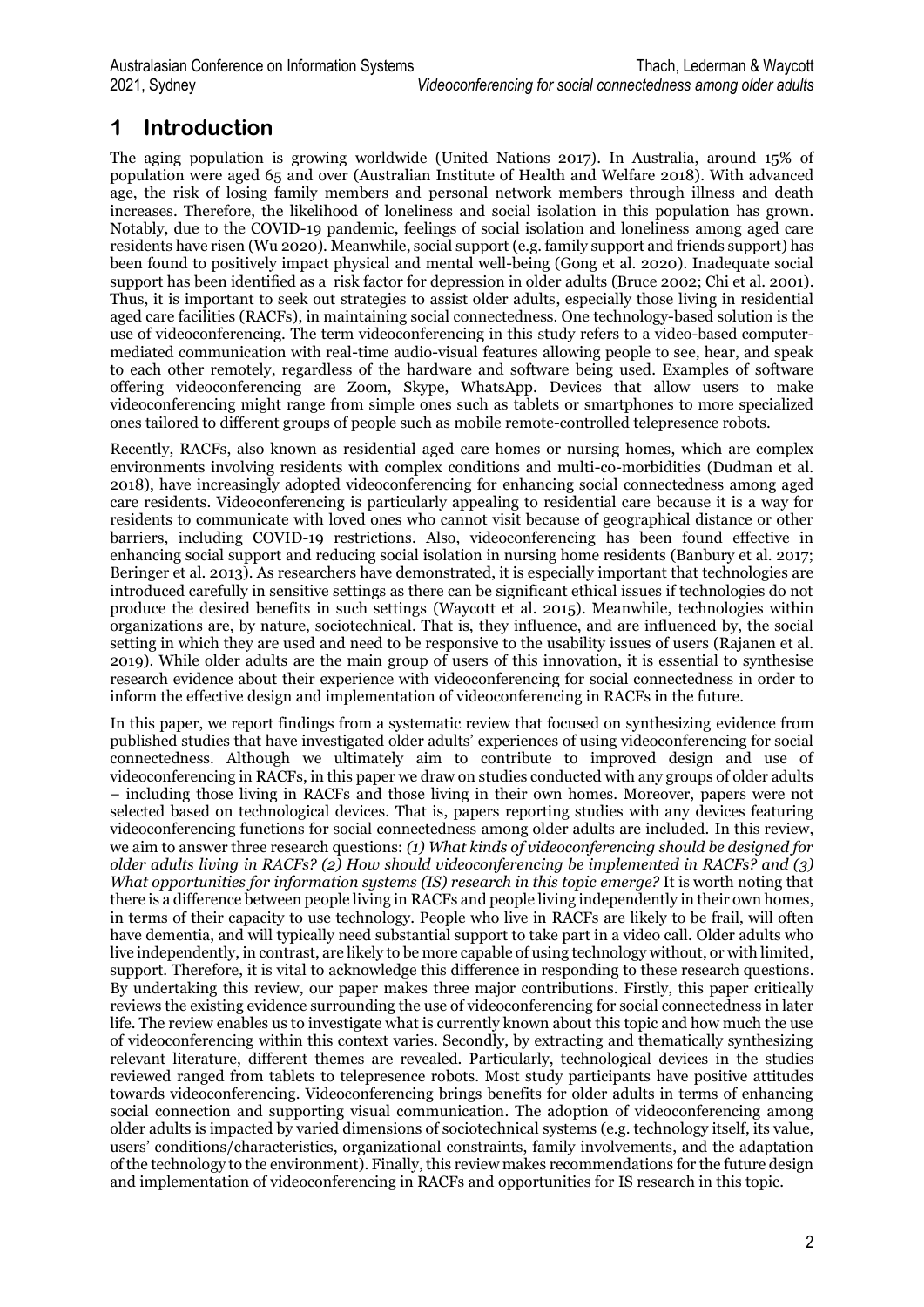# **2 Related work**

Various kinds of technological interventions have been used for dealing with loneliness and social isolation among older adults, ranging from simple solutions, such as information communication technologies (ICTs) to connect with family and friends (Chen et al. 2016; Schuster et al. 2019), to more sophisticated programs, such as using virtual reality that let older adults 'travel' the world (Thach et al. 2020). In the literature, ICTs can refer to any forms of technologically-mediated communication (both asynchronous and synchronous communication) including texting, emailing, social media use, and videoconferencing. Chen et al. (2016) conducted a systematic review of twenty-five studies that examined the effect of ICTs on reducing social isolation among older adults. They included studies that employed varied kinds of ICT interventions such as emails, online chats, telehealth systems, video games, and visual pet companion apps (Chen et al. 2016). Thus, their review study would not specifically reflect the issues brought about by the use of videoconferencing. The review produced an inconclusive finding concerning the effect of videoconferencing on loneliness reduction among older adults. While Chen et al. (2016) took examined a range of ICTs for social connectedness, in the current review study, we focus solely on technology that offers videoconferencing features.

In terms of technology offering videoconferencing, Schuster et al. (2019) conducted a scoping review on the use of video communication with cognitively intact nursing home residents. However, since their review specifically limited its scope to studying cognitively intact residents only and limited searching to publications in PubMed, AgeLine, CINAHL, and PsycINFO databases, the review included only five articles. Among those included for in-depth review, three papers were from the same groups of authors. This potentially inhibited reflections from different perspectives and different disciplines. On the other hand, the present systematic review distinguishes from the review of Schuster et al. (2019) by including publications in other databases such as ACM Digital Library, IEEE Xplore, Web of Science, Scopus, Compendex, and Inspec. Because the topic in this review is interdisciplinary, relevant studies are likely to be published and indexed in a range of databases. Furthermore, as the aim of this study is to investigate existing research evidence on older adults' experiences of using videoconferencing for social connectedness, we do not limit the inclusion criteria to the studies conducted with cognitively intact aged care residents. That means we include studies conducted with older adults with various conditions. Synthesising research evidence about older adults' holistic experiences can provide insight from a sociotechnical perspective on the usability issues raised by older users. This insight is critical for aged care providers in developing technology-based person-centered care services for social connectedness.

While the review by Chen et al. (2016) studies ICT interventions in general and the review by Schuster et al. (2019) studies video communication specifically, neither review study focused on the variety of technological interventions offering videoconferencing. One technology not considered by these reviews is telepresence robots. Research on mobile telepresence systems designed for enhancing social interaction was narratively reviewed by Kristoffersson et al. (2013). However, this narrative review explored the use of telepresence robots across all ages, rather than older adults. On the other hand, research on the feasibility of using telepresence robots to enhance social connectedness among older adults, particularly living with dementia was integratively reviewed by Moyle et al. (2017). In this integrative review, Moyle et al. (2017) identified and conducted in-depth review on four eligible peerreviewed publications searched from different disciplinary databases (e.g. Medline, ProQuest, PubMed, Scopus, Web of Science, CINAHL, EMBASE, and the Cochrane library). However, of the four publications included for in-depth review, three papers were more focused on other features of socially assitive robots rather than on videoconferencing system for facilitating social communication between older adults and others, which is out of the topic of this study. Only the paper written by Moyle et al. (2014) was focused on the telepresence videoconferencing system. However, only one paper would be inadequate to draw conclusions. Hence, a more in-depth systematic review focused on older adults' experiences with different kinds of technology featuring videoconferencing needs to be conducted. The study presented in this paper, therefore, aims to address this gap.

# **3 Methods**

### **3.1 Search strategies**

The literature search was undertaken in May 2021. Seven electronic databases were searched (ACM Digital Library, Compendex, IEEE Xplore, Inspec, PubMed, Scopus, and Web of Science). The search terms consisted of the following keywords and logical operations: (seniors OR elder OR ageing OR aging OR "aged care" OR elderly OR "older adult" OR "older people") AND (video OR videoconferencing) AND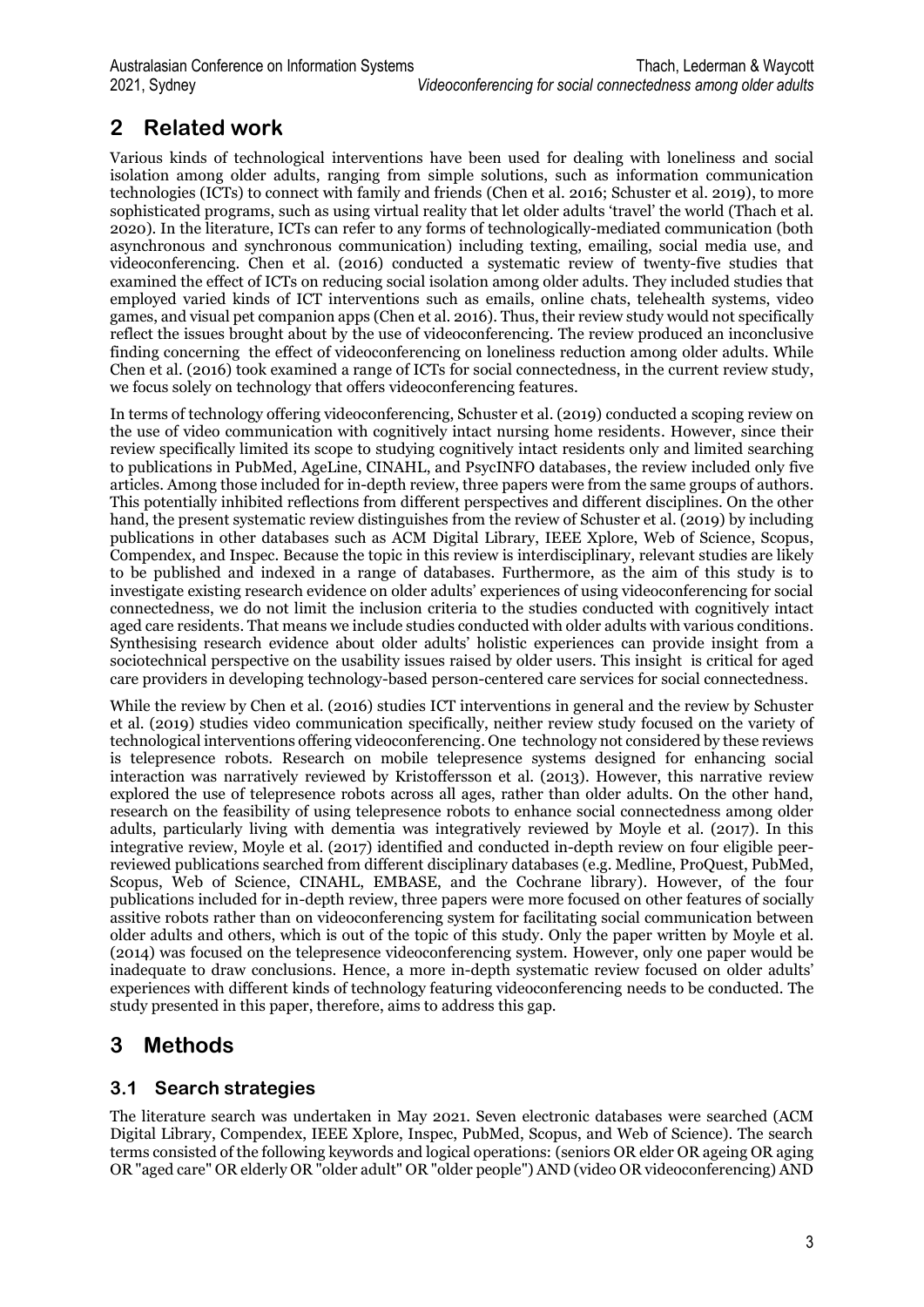(technology OR digital) AND (communication OR communicative). The search terms were applied for the article titles or abstracts. The search were restricted to publications written in English from 2010.

### **3.2 Study selection**

The study selection for this review was conducted in a 4-step process following the PRISMA 2009 flow diagram (Moher et al. 2009). Firstly, databases were searched electronically for search terms. The initial search of included databases at this step yielded 1646 articles. Table 1 presents the details of results. A snowballing method, which was applied by checking papers that had been cited in the articles reviewed, was employed to identify additional relevant articles. The articles identified through snowballing method are not restricted to any published year. This would help us to identify any relevant publications that were published before 2010 which were not applied in our search strategies. Secondly, the title and abstract of those articles were screened to determine whether the paper focuses on older adults' experiences with using videoconferencing for social connectedness. In other words, studies that used videoconferencing features for telehealth purposes, such as detecting, treating, or rehabilitating from any health-related conditions, were not included. Thirdly, full texts of the remaining papers were assessed for eligibility of inclusion. This step did not exclude papers based on the technological devices being used in the study. If the technology featured videoconferencing functions, the paper would be included. This inclusion enables us to investigate how videoconferencing interventions varied. Finally, relevant data in included papers were extracted for review purposes. Figure 1 illustrates the process of article selection for this systematic review.

| Research database          | <b>Results</b> |
|----------------------------|----------------|
| <b>ACM Digital Library</b> | 66             |
| Compendex                  | 455            |
| <b>IEEE Xplore</b>         | 55             |
| Inspec                     | 155            |
| PubMed                     | 36             |
| Scopus                     | 215            |
| Web of Science             | 664            |
| Total of records           | 1646           |

*Table 1. Results from the search*



*Figure 1. Flow diagram for study selection*

As illustrated in Figure 1, a number of articles were excluded based on several reasons. For instance, articles that did not study older adults (mean age less than 60-years old) were excluded. Also, a range of papers that were from studies investigating the use of videoconferencing for telehealth were eliminated. We also excluded records that were the entire proceedings of a conference. That is, some of the database searches returned entire proceedings containing relevant individual papers. Thus, we decided to include the individual papers while excluding the entire proceedings. Other exclusion criteria were records that comprised systematic reviews of the literature, workshop proposals, and insufficiently relevant papers. At the completion of the screening step, one doctoral thesis (Zamir 2020) and fourteen papers were assessed for including in the in-depth review. However, since the thesis reported two of the fourteen articles assessed (Zamir et al. 2021; Zamir et al. 2018) and those two papers corresponded with two major chapters that have focused on studying videoconferencing within the thesis, we decided to include those two papers and exclude the thesis. At the completion of the selection process, fourteen research papers were included in this review (Banbury et al. 2017; Beringer et al. 2013; Boman et al. 2014a; Boman et al. 2014b; Hemberg et al. 2018; Moyle et al. 2014; Moyle et al. 2019; Moyle et al. 2020; Sacco et al. 2020; Seelye et al. 2012; Tsai et al. 2010a; Tsai et al. 2010b; Zamir et al. 2021; Zamir et al. 2018).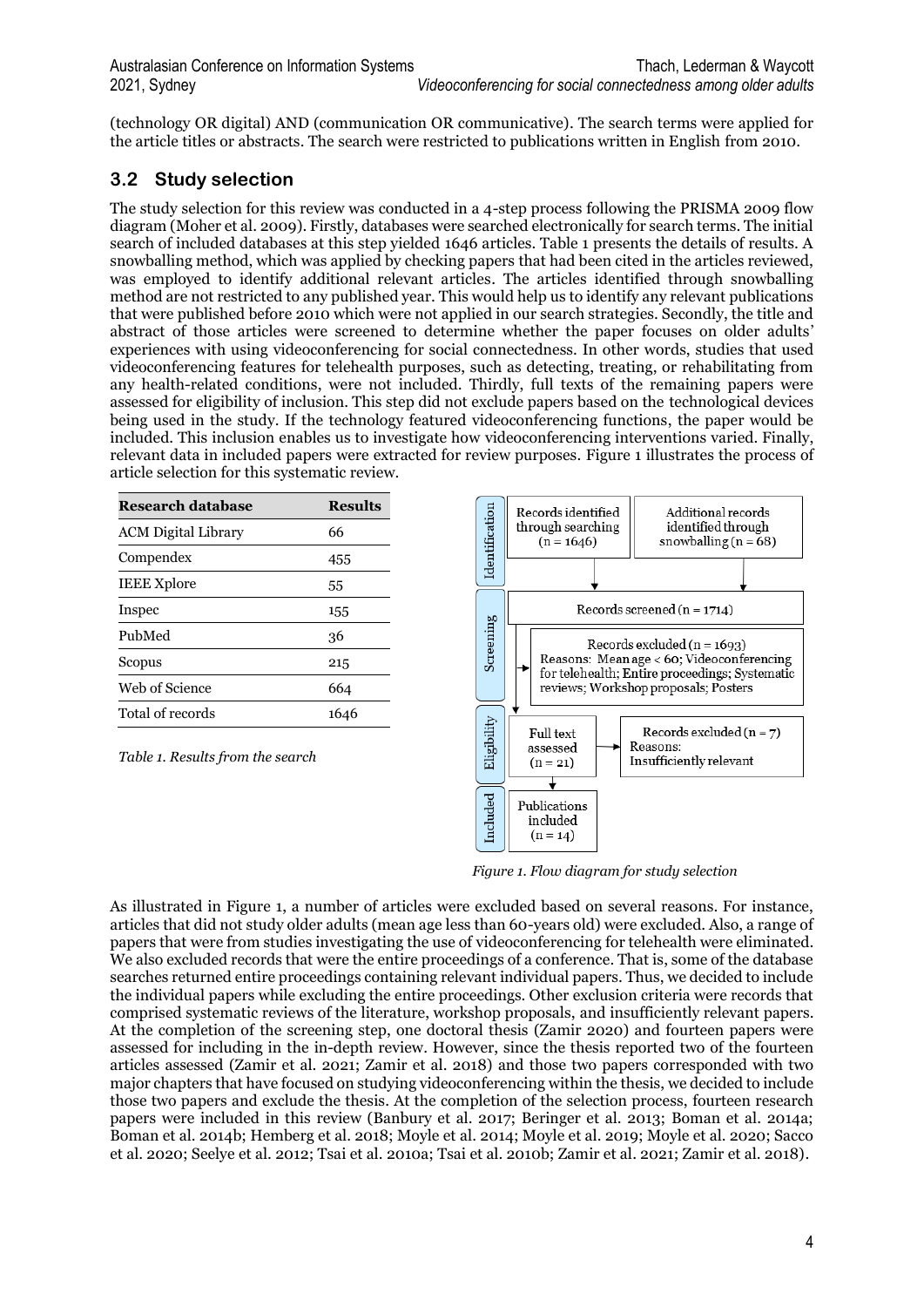### **3.3 Data collection and analysis**

This study primarily aims to synthesise research evidence about older adults' experiences with videoconferencing for social connectedness and relevant issues raised by that use in order to inform the future design and implementation of videoconferencing in RACFs. All data related to older adults' experiences with using videoconferencing for social connectedness were extracted. In this review, we do not conduct a meta-analysis since there is a large variability of study design and outcome measures adopted in the papers reviewed. Drawing on the data extracted, a thematic analysis on their findings was conducted. The findings of this analysis are presented below as primary outcomes of this review. The thematic analysis is coded based on similarities across the papers reviewed (Thomas et al. 2008).

## **4 Findings**

Study characteristics of the included papers are summarized in Table 2. Through a thematic analysis of the findings from the studies reviewed, we identified some themes that will each be discussed below.

| Paper                  | <b>Research samples</b><br>Number (N); Age (A); Living $(L)$ | <b>Technology</b><br>Devices (D); Software: (S) |
|------------------------|--------------------------------------------------------------|-------------------------------------------------|
| Banbury et al. (2017)  | N: 45; A: mean of 73; L: their own homes                     | D: Tables; S: N/A                               |
| Beringer et al. (2013) | N: 27; A: $60 - 95$ ; L: their own homes                     | $D: N/A$ ; S: $N/A$                             |
| Boman et al. (2014a)   | N: 4; A: $66 - 74$ ; L: their own homes                      | Newly developed videophone                      |
| Boman et al. (2014b)   | $N: 5$ ; A: mean of 63; L: their own homes                   | Preliminary design concept                      |
| Hemberg et al. (2018)  | N: 7; A: $\geq$ 85; L: their own homes                       | Newly developed videophone                      |
| Moyle et al. (2014)    | $N: 5; A: 79 - 89; L: RACFs$                                 | Telepresence robot (Giraff)                     |
| Moyle et al. (2019)    | N: 5; A: $69 - 87$ ; L: their own homes                      | Telepresence robot (Giraff)                     |
| Moyle et al. (2020)    | N: 6; A: $75 - 97$ ; L: RACF                                 | D: iPads; S: Skype                              |
| Sacco et al. (2020)    | N: 132; A: $66 - 103$ ; L: RACFs or hospital                 | $D: N/A$ ; S: $N/A$                             |
| Seelye et al. (2012)   | N: 8; A: $64 - 92$ ; L: their own homes                      | Mobile remotely controlled robot                |
| Tsai et al. (2010a)    | N: 34; A: $60 - 95$ ; L: RACFs                               | D: N/A; S: N/A                                  |
| Tsai et al. (2010b)    | N: 57; A: mean of 74.42; L: RACFs                            | D: laptops; S: MSN/ Skype                       |
| Zamir et al. (2021)    | N: $28; A: 65 - 97; L: RACFs$                                | A 'Skype on Wheels' device                      |
| Zamir et al. (2018)    | N: 8; A: $\ge$ 65; L: RACFs or hospital                      | A 'Skype on Wheels' device                      |

*Table 2. Summary of studies reviewed*

### **4.1 Different technological devices**

Among included papers, one did not directly conduct research with videoconferencing technology. Instead, the research team asked participants to watch a film showing the system offering videoconferencing and then to provide their views on the technology (Beringer et al. 2013). One paper did not specify devices and software/apps that were used for video communication (Sacco et al. 2020). Other reviewed research studied different devices that offer video-calls. Boman and colleagues studied a kind of videophone, which was newly developed specifically for older adults to connect with significant others such as their family and friends, from the design phase to the mock-up version (Boman et al. 2014a; Boman et al. 2014b). The videophone in their research included a touch screen, a camera on the top of the screen, a support holder to keep it standing, and a handset. Similarly, Hemberg et al. (2018) studied a device specially developed for older adults which includes a touch screen with camera, and 1 or 2 buttons enabling older adults to contact and interact with others. Also, Zamir and colleagues studied a mobile device called "Skype on Wheels" (SoW) comprising an iPad to make video-calls with their family using Skype, and telephone handset placed on a wheelable 'chassis' (Zamir et al. 2021; Zamir et al. 2018). Meanwhile, Moyle and colleagues examined a human-height, wheel-based, mobile telepresence robot with a videoconferencing system, called Giraff, enabling distant family to drive/move it around, view their older relatives, and initiate a video call with them (Moyle et al. 2014; Moyle et al. 2019). A mobile remote controlled robot used to communicate with family and friends among older adults was also studied in the research by Seelye et al. (2012). In another included paper, Moyle et al. (2020) examined a tablet (iPads) with Skype to explore the feasibility of using videoconferencing among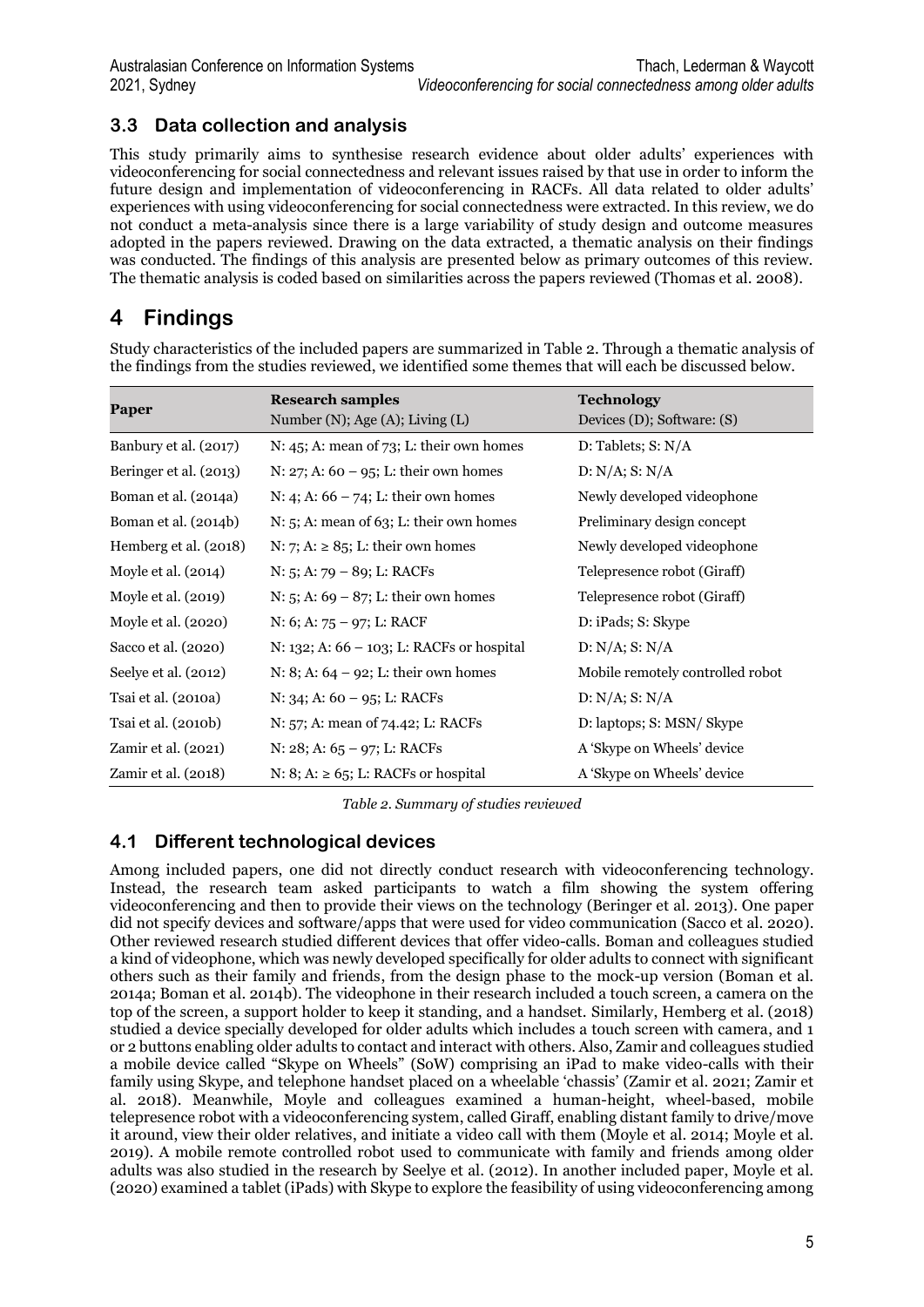older adults living in RACFs. Tablets were also studied by Banbury et al. (2017) in conducting weekly group meetings to older adults living in regional areas, providing them an opportunity to connect with others in similar circumstances; however, they did not specify the software that was studied in the paper. Skype was also studied by Tsai and colleagues; however, the devices that they studied are large laptops (Tsai et al. 2010a; Tsai et al. 2010b).

### **4.2 Benefits of videoconferencing**

Although different technological devices offering videoconferencing were studied, most included papers revealed the key benefits of videoconferencing on enhancing older adults' social connection and supporting visual communication. Regarding enhancing social connection, Tsai et al. (2010a) reported that compared to a control group receiving regular care only, significantly higher levels of social connectedness and reduced depressive and loneliness scores were reported in the intervention group with the use of videoconferencing to interact with their family five minutes per week for three months. These benefits were also found in other research (Beringer et al. 2013; Hemberg et al. 2018; Tsai et al. 2010b). The reduced stress and anxiety were also perceived by others with whom older adults communicated (Boman et al. 2014b). The satisfaction degrees of nursing home residents in the study by Sacco et al. (2020) were greater with video calls when there was assistance to establish communication during the COVID-19 confinement period. The perceived benefits of videoconferencing would be highlighted in the case that older adults' family are living overseas or not living in the same town with them (Beringer et al. 2013; Tsai et al. 2010b; Zamir et al. 2018). Particularly, study participants expressed desires to use videoconferencing to see or reconnect with some of their distant family whom they have not had chances to see (Zamir et al. 2018).

In terms of supporting visual communication, videoconferencing was used as a conversation provoker as they can see each other. According to the study participants, being able to see each other made it easier to find topics for conversation (Boman et al. 2014a; Boman et al. 2014b). Being able to see the family members' face was also noted as an important aspect of maintaining aged care residents' connections with their family. This is because residents, particularly those living with dementia, often forgot who they were talking to without seeing them (Moyle et al. 2014). Moreover, videoconferencing can help people with dementia to demonstrate their ideas and understand what is said in a conversation with signs, facial expressions, and body language (Boman et al. 2014b; Moyle et al. 2019; Zamir et al. 2018). Videoconferencing might also help to improve quality of conversation as the residents would 'feel' like they were talking to the caller in-person and be 'more in contact with them' (Moyle et al. 2020). Furthermore, in the videoconference interactions, they could have fun with their family, for example, being entertained, sharing in-time events and looking at family photos (Tsai et al. 2010b). Moreover, by being able to see each other, videoconferencing was also used as a tool to reassure a person's health and well-being from either older adults' side or the side of people whom they were communicating with (Beringer et al. 2013; Boman et al. 2014b; Moyle et al. 2014; Tsai et al. 2010b).

### **4.3 Inhibitors to adoption and suggestions**

Though a great number of older adults in most reviewed studies positively commented on benefits of videoconferencing and enjoyed the novelty of mobility and movement of the mobile remotely controlled videoconferencing-featured devices, several ideas emerged that indicated reluctance to use the technology among older adults. The most common theme is that older adults felt unfamiliar with the technology and/or were confused about how to use it (Beringer et al. 2013; Boman et al. 2014a; Boman et al. 2014b; Moyle et al. 2014; Moyle et al. 2019; Moyle et al. 2020; Seelye et al. 2012; Tsai et al. 2010b; Zamir et al. 2021). In this case, an amount of learning was required to use videoconferencing. In the studies by Boman et al. (2014a) and Zamir et al. (2021), older adults are more likely to use technologies that they were familiar with as they would feel more confident in using them. Also, in the study by Zamir et al. (2018), when it was explained that the residents did not need any skill in using video-calls, as staff would set up the calls, they were keen to be part of the project.

Some residents in included studies commented on the disadvantages of "being seen" or privacy issues (Beringer et al. 2013; Boman et al. 2014a; Moyle et al. 2020; Zamir et al. 2021). This stemmed from the idea that some older adults were not confident with their appearance. Older adults raised concerns about cyber security issues as they think that they are vulnerable to these security breaches (Moyle et al. 2020; Zamir et al. 2021). Interestingly, there were concerns about an increased isolation as they think that this technology might replace in-person contact (Beringer et al. 2013). Furthermore, some study participants wanted to see how others would use the technology before they decided to use it (Zamir et al. 2021).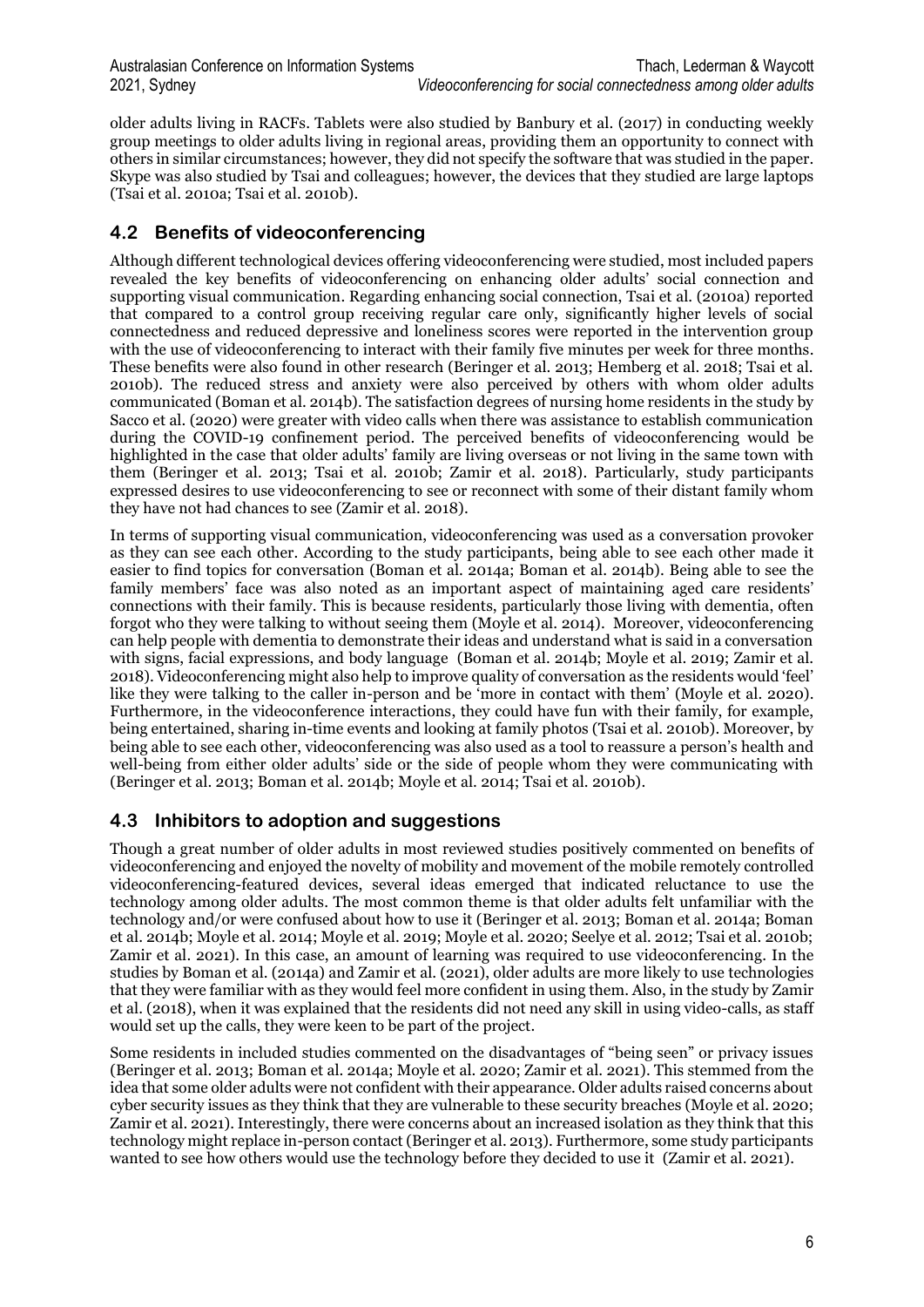Technological devices and older adults' conditions are another two major aspects that hindered the use of videoconferencing. The poor sound quality created difficulty in participating in a video call and added to the confusion of using the technology (Zamir et al. 2018). The poor internet connection and a blurred image caused by the inbuilt camera of the devices also made older adults not enjoy videoconferencing (Banbury et al. 2017; Moyle et al. 2020; Tsai et al. 2010b). The brightness of the screen and its incompatibility with the environment also raised concerns while using videoconferencing (Boman et al. 2014a). Older adults' conditions, such as osteoarthritis of the hands, made the devices too heavy to hold independently by older adults. It was also difficult for older adults to press the screen icons on the iPads with the strength needed for an action, especially among those living in RACFs, as they might be frail or arthritic (Moyle et al. 2020). Furthermore, cognitive impairments created difficulties and led to misdialled calls or hesitation in making calls (Boman et al. 2014b).

For improving the technology to be suited to some older adults' conditions, study participants suggested that it is important to receive feedback when an action has been done, for example, when a call is connecting (Boman et al. 2014a; Boman et al. 2014b). A study participant said that it could be useful to receive both visual and audio feedback. Other study participants commented that it could be a good idea to have a picture in the contact list containing a dialling function. The participants with dementia pointed out that it should be possible to adjust the features of the videophone to each individual's needs and wishes or habits, interests and abilities (Boman et al. 2014a; Boman et al. 2014b). The participants with dementia agreed that the most important thing was that the videophone should be flexible, userfriendly, and easy to use and some people with dementia expressed that they were disappointed in designers of new technology because they do not investigate what the users want, need and can use (Boman et al. 2014b). Regarding the devices, aged care residents seem to prefer devices that looked more human, which is not as simple as tablets. Residents in the study by Zamir et al. (2021) used materials that represented human features such as eyes, a nose to decorate the SoW device. Additionally, they referred to the SoW as having feet. In the study by Moyle et al. (2019), many participants suggested making the Giraff more colourful adding humanoid features so that it looked more human. In the study by Boman et al. (2014b), participants also emphasised that the design should be modern and attractive. In the case of lost devices, residents suggested that the device should be able to respond when just saying "videophone" out loud. Interestingly, when introducing technology, it is suggested that videoconferencing should not be introduced and categorised as an assistive technology; instead, it should be introduced as a product which is a pleasure to use (Boman et al. 2014a; Boman et al. 2014b).

### **4.4 Issues arising from the adoption in RACFs**

There were a number of issues brought about by the adoption of videoconferencing in RACFs. Besides concerns on residents' conditions and the internet connectivity within nursing homes, RACF staffrelated issues emerged as a significant challenge. For instance, the availability of staff members to assist/manage telepresence robots was found to be limited (Moyle et al. 2014). The study by Zamir et al. (2021), found that RACF staff were worried about learning new things to facilitate technology-based activities as they are busy with their existing tasks. As mentioned in their study, staff who were less confident in using the device studied were less willing to commit to the project. On the other hand, as many people living in RACFs suffer from complex conditions, even with iPads, it is challenging for them to make video-calls without adequate staff assistance (Moyle et al. 2020).

Furthermore, a lack of involvement of residents' family also emerged as a challenge brought about by the adoption of videoconferencing in RACFs. The study by Zamir et al. (2021) pointed out that it is difficult getting family to commit to video-calling. There are several reasons causing this hesitation, for instance, a busy schedule of family members, differences in time zones with family who are living overseas, belief of family members that older people cannot make use of technology because of ageing and cognitive impairments, and the relevant technological skills of family members themselves who may also be aged 65 and over and lack skill (Zamir et al. 2021). A lack of digital literacy among family aligns with previous research with older adults aged 80 and over on InTouch, which is a software running on Android-based tablets supporting asynchronous communication (Neves et al. 2015).

# **5 Discussion**

In this paper, we have conducted a systematic review of the literature examining older adults' experiences of using videoconferencing for social connectedness. The review enabled us to investigate what is currently known about this topic and how much the use of videoconferencing within this context varies. It is worth noting that this topic is mostly being explored by researchers in the field of geriatrics and nursing. Videoconferencing has been integrated and used with different devices, ranging from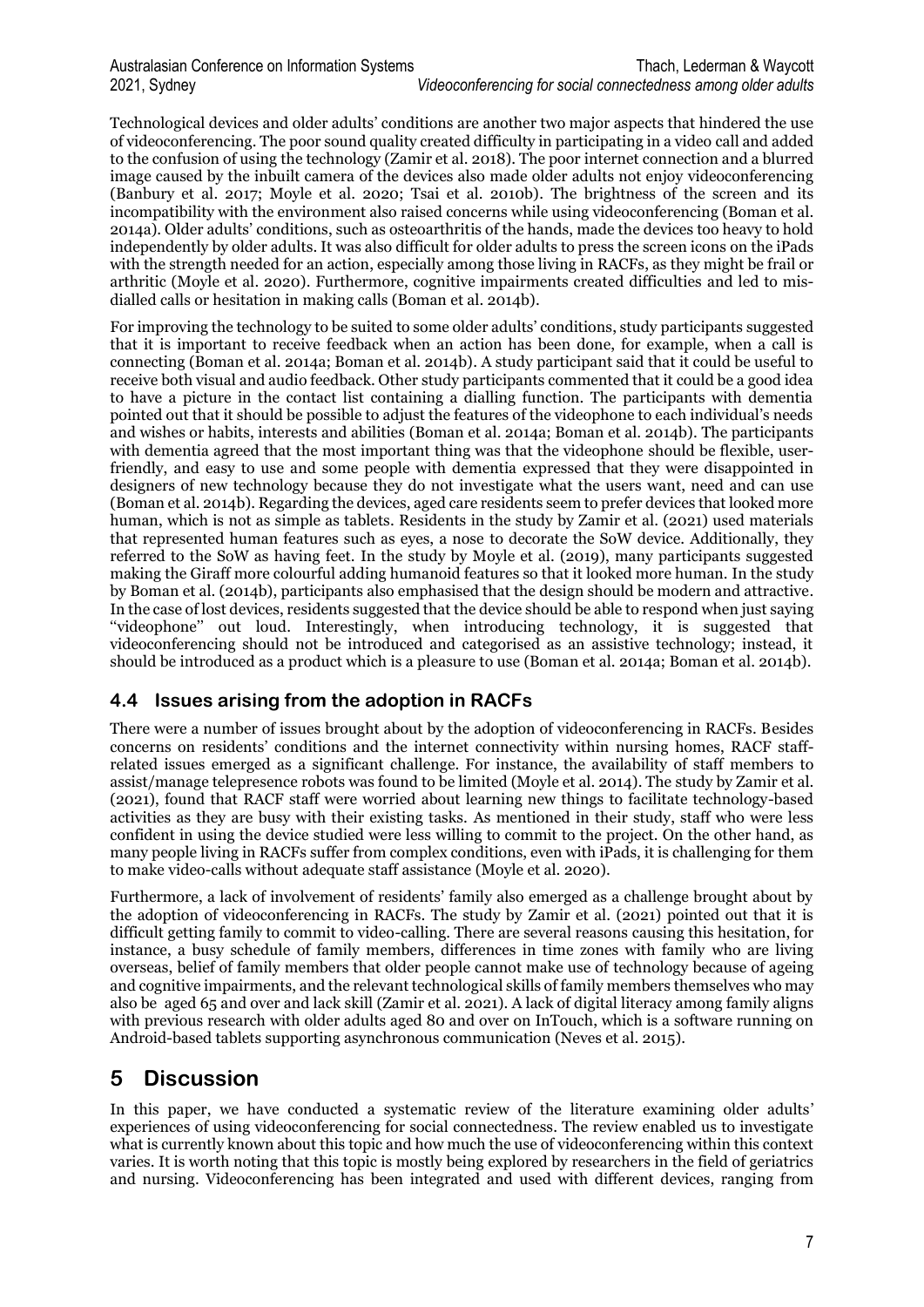laptops (Tsai et al. 2010b) or tablets/iPads (Banbury et al. 2017; Moyle et al. 2020) to mobile remotely controlled telepresence robots (Moyle et al. 2014; Moyle et al. 2019; Seelye et al. 2012). The varied designs of devices indicate the continuous adaptation of technology to be appropriate for older adults, especially those with dementia living in RACFs.

Since the beginning of the COVID-19 pandemic, the adoption of communication technologies, particularly videoconferencing technology, to enable older adults to connect with others has increased, especially in RACFs where visiting restrictions have been established (Haase et al. 2021; Sacco et al. 2020). Interestingly, existing research indicates that aged care residents are more sastified with video calls than with traditional telephone calls when they were given assistance to establish communication (Sacco et al. 2020). While some themes have been consistent among studies (e.g. older adults' positive attitudes toward using videoconferencing), other themes might still be controversial, for instance, the benefits of videoconferencing for social connectedness in long-term use. This results from the belief that there might be increased social isolation if videoconferencing potentially replaced in-person interactions in the future (Beringer et al. 2013). The increased adoption of videoconferencing in RACFs during the pandemic and inconsistencies in the findings of existing research indicates the need for further study on this topic. Drawing on the studies reviewed, we make some recommendations for the future design and implementation of videoconferencing among older adults living in RACFs, and opportunities for IS research in this topic.

#### **5.1 Design recommendations**

Drawing on findings from the papers Banbury et al. (2017); Boman et al. (2014a); Moyle et al. (2020); Tsai et al. (2010b); Zamir et al. (2018), we note that the audio-visual quality of the calls via videoconferencing needs to be improved. This could be achieved by using the devices with high-quality cameras and ensuring the consistent internet connectivity of the devices. For some residents, hearing aids might be needed during conversations via videoconferencing (Tsai et al. 2010b; Zamir et al. 2018). With regards to tablets, some models are too heavy to hold independently by older adults (Moyle et al. 2020). Therefore, when adopting this kind of device, consideration should be given to its weight. Complaints about the heaviness of tablets were also found in the study of a bespoke tablet application called InTouch (Neves et al. 2015). In that study, older adults overcame this barrier by resting the tablet in their arm and having others help them lift the device (Neves et al. 2015). This further confirms that staff assistance in the use of technology among residents is essential. Furthermore, whereas some study participants preferred technology that they were familiar with using, some others suggested that the design should be modern and look more human (Boman et al. 2014b; Zamir et al. 2021). Therefore, this aspect needs further investigation.

The software used needs to be designed and tailored to older adults' competency and conditions. For instance, as suggested by Boman et al. (2014a) and Boman et al. (2014b), ease of use, feedback and affordances are significant design principles in the development of user-centered technologies for older adults living with dementia. More co-design research with older adults with dementia is needed to find appropriate solutions to maximize the benefits of videoconferencing for older adults, especially those living in RACFs to stay socially connected. Another opportunity for future research in designing videoconferencing experiences for older adults is an integration of virtual assistants (e.g. Siri, Alexa, etc.) as residents suggested that devices should be able to respond to their voices. Moreover, as current videoconferencing featured technology used by older adults merely provide 'talking', 'hearing', and 'seeing' experiences, the adoption of a shared interactive videoconferencing technology (e.g. IllumiShare (Junuzovic et al. 2012), OneSpace (Cohen et al. 2014), ShareTable (Yarosh et al. 2013), etc.) could add more value and foster their engagement. This kind of interactive videoconferencing technology has been found beneficial for children but has not been studied among older adult users (Inkpen 2013).

### **5.2 Implementation recommendations**

Based on the findings, we draw some recommendations for aged care providers to adopt to achieve a greater likelihood of sustainability in the introduction and implementation of this technology. Firstly, a mobile remote-controlled robot (e.g., Giraff) is more expensive than a tablet but requires less staff assistance. Conversely, tablet devices are more affordable but expensive in terms of the staff assistance required. Therefore, either robots or tablets can be utilised, depending on the needs of residents and resource constraints of the care home. In terms of adopting telepresence robots, due consideration with regard to residents' perceptions of using such technology regarding cyber security concerns should be given and as mentioned by Moyle et al. (2020), this topic should be considered in future research. Moreover, aged care providers need to familiarize residents with the technology and ensure that they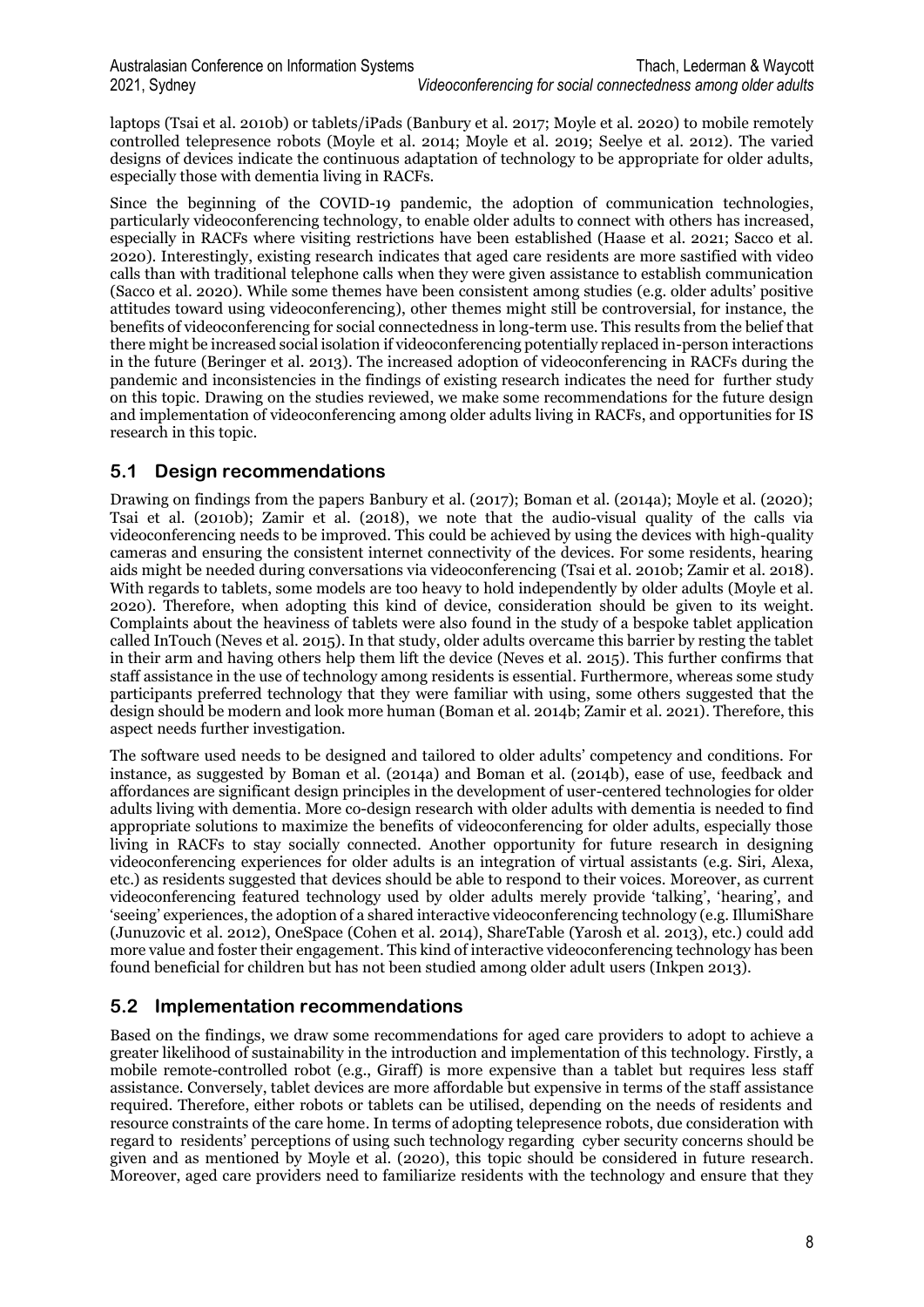are aware of its purposes and features since some residents might be confused about why their loved ones were on the screen, but they could not touch them. This recommendation was highlighted in the reviewed papers (Beringer et al. 2013; Boman et al. 2014a; Boman et al. 2014b; Moyle et al. 2014; Moyle et al. 2019; Moyle et al. 2020; Seelye et al. 2012; Tsai et al. 2010b; Zamir et al. 2021).

In addition, although the number of staff needed for facilitating videoconferencing via telepresence robots might be less than via tablets, staff assistance is still essential in the use of both forms. To avoid staff getting scared and worried about learning new things or reluctant to adopt videoconferencing due to being busy with other tasks, aged care providers might need to offer incentives for assistance to those who involved themselves in the activities or normalize the videoconferencing activities on a regular basis. Also, as staff who were less confident in using the devices studied were less willing to commit to the activities, it is recommended that aged care providers should provide adequate training or establish a good communication channel for staff to understand and enhance their knowledge of the technology that is going to be deployed. Additionally, there might be a lack of staff availability and it is important to have family involvement. However, family might be busy with their work or there may be differences in time zones with family who are living abroad. Therefore, a timetable for conducting videoconferences might need to be set up with availability of staff and residents for family to choose at their convenience. This would help family, staff, and residents find more appropriate times to set up videoconferencing. Aged care providers should also ensure family members have the ability to use technology by providing them with frequent, flexible, and brief training sessions (Neves et al. 2015).

### **5.3 Opportunities for IS research**

Whatever the technological devices featuring videoconferencing were studied, research on this technology and older adults is mostly descriptive with little interpretation as to why the results occurred. Meanwhile, to achieve a greater likelihood of success and sustainability in the deployment of videoconferencing for social connectedness in RACFs, it is essential to answer this why question. From an IS perspective, an approach to answering this why question in a formal way is strengthening its theoretical component. Among the fourteen articles included, only two papers refer to existing theories that are commonly used in IS to explain the phenomenon that they were studying or were found in their research. For instance, Zamir et al. (2021) refers to the theory of diffusion of innovation (Rogers 1995) to support the idea that older adults are less likely to adopt new technologies unless they have a clear understanding of the benefits of using them. Zamir et al. (2018) refers to the social engagement and attachment theory (Porges 2003) to emphasize the importance of seeing one another's faces during communication. Meanwhile, findings reported in the paper by Moyle et al. (2020) to some extent, aligned with the Senior Technology Acceptance & Adoption Model (STAM) (Renaud et al. 2008). For instance, Moyle et al. (2020) found that the use of videoconferencing is inhibited by age-related cognitive decline and physical frailty; whereas, STAM includes a component called *user context*. Examples of the user context include demographic variables and personal factors such as age and functional ability (Renaud et al. 2008). Moreover, Moyle et al. (2020) found that videoconferencing is an *unfamiliar technology for many residents and hard to use at the start*, *taking some practice* and *need assistance from staff* but seen as *a good way of communicating with family and friends*. These themes align with four components in STAM, namely, *ease of learning & use*, *experimentation & exploration*, *facilitating conditions,* and *perceived usefulness*, respectively. The alignment with IS theories suggests that future research should be either informed or driven by existing theories or put forward novel theories. The use of IS theories also suggests that the effectiveness of these technologies needs to be evaluated within the context of their wider organisational environment of use.

Furthermore, based on the findings of this review, it can be implied that the adoption and use of videoconferencing for social connectedness in RACFs has been facilitated and challenged by multiple sociotechnical factors. These include the technology itself (e.g. the design and quality of audio-visual features of the devices and software offering videoconferencing), its value (e.g. the perceived benefits of videoconferencing for residents), residents' conditions (e.g. residents' cognition, hearing, vision, mobility, and other health conditions), RACF staff issues (e.g. their capability in facilitating videoconferencing and their willingness to adopt this innovation), organizational aspects of RACFs (e.g. the capability in deploying videoconferencing such as the availability of skilled staff, the technological infrastructure within the facilities, and the normalization of the videoconferencing program as part of routines), involvements of external stakeholders (e.g. supports from residents' family members), and the iterative adaptation of the technology to the environment overtime (e.g. the continuous improved designs of the devices offering videoconferencing). These factors are closely related to domains in the NASSS (Non-adoption, Abandonment, Scale-up, Spread, and Sustainability) framework proposed by Greenhalgh et al. (2017). This implication has opened opportunities for further interdisciplinary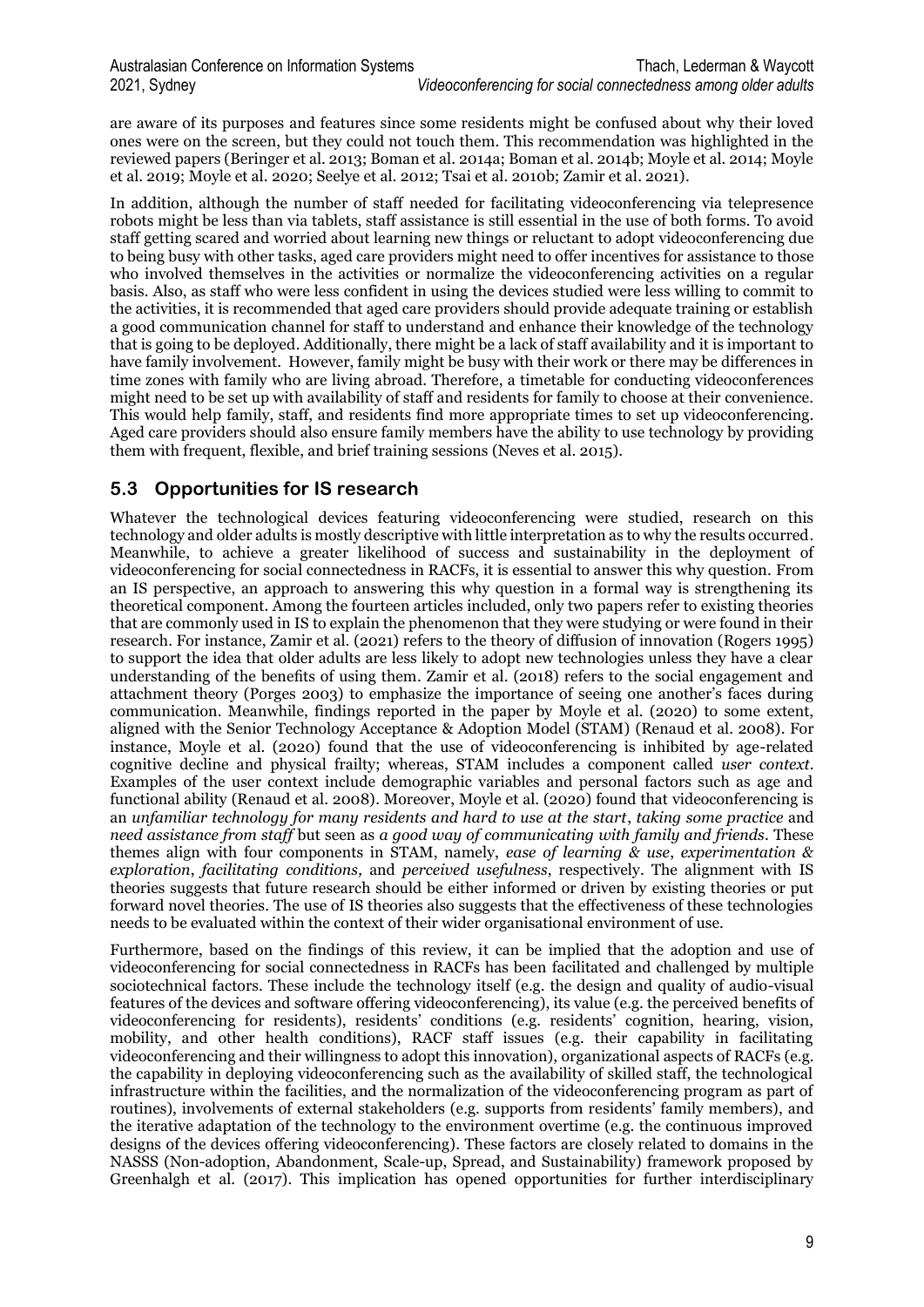research (HCI in tandem with IS) utilising this framework to study complex challenges and opportunities brought about by the adoption and use of videoconferencing for social connectedness among older adults living in RACFs from sociotechnical perspectives.

# **6 Conclusion**

This paper has reviewed the literature focusing on older adults' experiences of using videoconferencing for social connectedness. The strength of this review is the inclusion of a wide range of scientific databases and the utilization of the PRISMA guidelines. However, since the research narrows the focus down to the use of videoconferencing among older adults for social connectedness, this review was limited to fourteen articles, as this is an emerging field of research. This limited number of reviewed papers and a variation of study design included did not enable us to do meta-analysis. This topic is predominately being explored by researchers in the field of geriatrics and nursing. By investigating user experience on the use of videoconferencing across studies, this review could be a useful reference for researchers, technology vendors, aged care providers, aged care workers, older adults, their families, and other relevant stakeholders in considering how videoconferencing should be designed, developed and used effectively for social connectedness in later life.

# **7 References**

Australian Institute of Health and Welfare. 2018. "Older Australia at a Glance," AIHW, Canberra.

- Banbury, A., Chamberlain, D., Nancarrow, S., Dart, J., Gray, L., and Parkinson, L. 2017. "Can Videoconferencing Affect Older People's Engagement and Perception of Their Social Support in Long‐Term Conditions Management: A Social Network Analysis from the Telehealth Literacy Project," *Health & social care in the community* (25:3), pp. 938-950.
- Beringer, R., and Sixsmith, A. 2013. "Videoconferencing and Social Engagement for Older Adults," in *Technologies for Active Aging*. Springer, pp. 189-199.
- Boman, I.-L., Lundberg, S., Starkhammar, S., and Nygård, L. 2014a. "Exploring the Usability of a Videophone Mock-up for Persons with Dementia & Their Significant Others," *BMC geriatrics*.
- Boman, I.-L., Nygård, L., and Rosenberg, L. 2014b. "Users' and Professionals' Contributions in the Process of Designing an Easy-to-Use Videophone for People with Dementia," *Disability Rehabilitation: Assistive Technology* (9:2), pp. 164-172.
- Bruce, M. L. 2002. "Psychosocial Risk Factors for Depressive Disorders in Late Life," *Biological psychiatry* (52:3), pp. 175-184.
- Chen, Y.-R. R., and Schulz, P. J. 2016. "The Effect of Information Communication Technology Interventions on Reducing Social Isolation in the Elderly: A Systematic Review," *Journal of medical Internet research* (18:1), p. e18.
- Chi, I., and Chou, K.-L. 2001. "Social Support and Depression among Elderly Chinese People in Hong Kong," *The International Journal of Aging and Human Development* (52:3), pp. 231-252.
- Cohen, M., Dillman, K. R., MacLeod, H., Hunter, S., and Tang, A. 2014. "Onespace: Shared Visual Scenes for Active Freeplay," *CHI'14*, pp. 2177–2180.
- Dudman, J., Meyer, J., Holman, C., and Moyle, W. 2018. "Recognition of the Complexity Facing Residential Care Homes: A Practitioner Inquiry," *Primary Health Care Research & Development* (19:6), pp. 584-590.
- Gong, X., Ni, Z., and Wu, B. 2020. "The Mediating Roles of Functional Limitations and Social Support on the Relationship between Vision Impairment and Depressive Symptoms in Older Adults," *Ageing & Society* (40:3), pp. 465-479.
- Greenhalgh, T., Wherton, J., Papoutsi, C., Lynch, J., Hughes, G., Hinder, S., Fahy, N., Procter, R., and Shaw, S. 2017. "Beyond Adoption: A New Framework for Theorizing and Evaluating Nonadoption, Abandonment, and Challenges to the Scale-up, Spread, and Sustainability of Health and Care Technologies," *Journal of medical Internet research* (19:11), p. e367.
- Haase, K. R., Cosco, T., Kervin, L., Riadi, I., and O'Connell, M. E. 2021. "Older Adults' Experiences with Using Technology for Socialization During the Covid-19 Pandemic: Cross-Sectional Survey Study," *JMIR Aging* (4:2), p. e28010.
- Hemberg, J., and Santamäki Fischer, R. 2018. "A Window toward the World: Older Adults' Experiences of Becoming in Health and Developing as Human Beings through Interacting with Others Using Real Video Communication," *Holist Nurs Pract* (32:2), pp. 90-97.
- Inkpen, K. M. 2013. "Kids & Video: Playing with Friends at a Distance," in *Connecting Families*. Springer, pp. 95-123.
- Junuzovic, S., Inkpen, K., Blank, T., and Gupta, A. 2012. "Illumishare: Sharing Any Surface," *CHI'12*, pp. 1919-1928.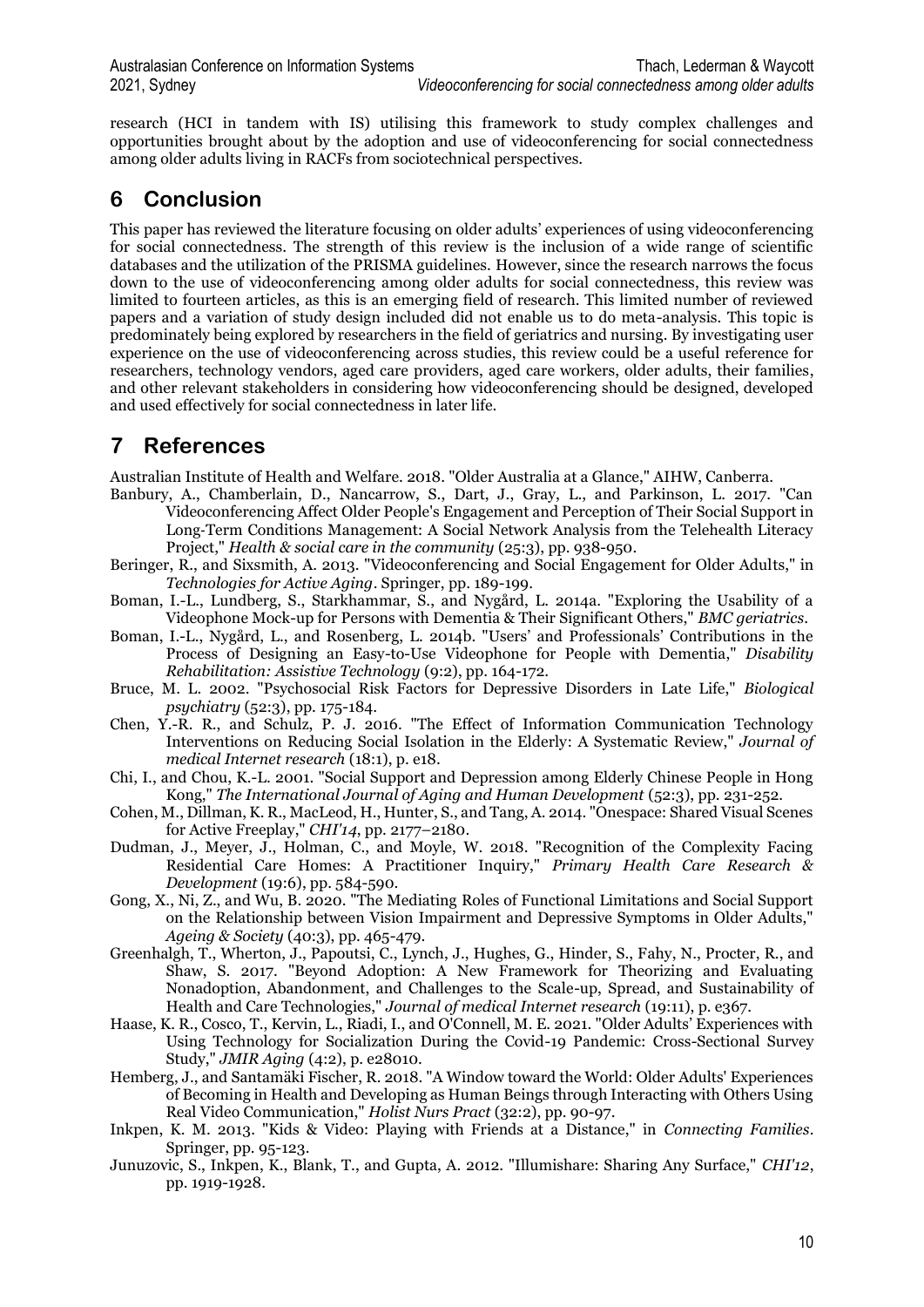Kristoffersson, A., Coradeschi, S., and Loutfi, A. 2013. "A Review of Mobile Robotic Telepresence," *Advances in Human-Computer Interaction* (2013.

- Moher, D., Liberati, A., Tetzlaff, J., and Altman, D. G. 2009. "Preferred Reporting Items for Systematic Reviews and Meta-Analyses: The Prisma Statement," *Annals of internal medicine* (151:4).
- Moyle, W., Arnautovska, U., Ownsworth, T., and Jones, C. 2017. "Potential of Telepresence Robots to Enhance Social Connectedness in Older Adults with Dementia: An Integrative Review of Feasibility," *Int Psychogeriatr* (29:12), pp. 1951-1964.
- Moyle, W., Jones, C., Cooke, M., O'Dwyer, S., Sung, B., and Drummond, S. 2014. "Connecting the Person with Dementia and Family: A Feasibility Study of a Telepresence Robot," *BMC geriatrics* (14:1).
- Moyle, W., Jones, C., Dwan, T., Ownsworth, T., and Sung, B. 2019. "Using Telepresence for Social Connection: Views of Older People with Dementia, Families, and Health Professionals from a Mixed Methods Pilot Study," *Aging & Mental Health* (23:12), pp. 1643-1650.
- Moyle, W., Jones, C., Murfield, J., and Liu, F. 2020. "'For Me at 90, It's Going to Be Difficult': Feasibility of Using Ipad Video-Conferencing with Older Adults in Long-Term Aged Care," *Ageing & Mental Health* (24:2), pp. 349-352.
- Neves, B. B., Franz, R. L., Munteanu, C., Baecker, R., and Ngo, M. 2015. "" My Hand Doesn't Listen to Me!" Adoption and Evaluation of a Communication Technology for The'oldest Old'," *CHI'15*.
- Porges, S. W. 2003. "Social Engagement and Attachment: A Phylogenetic Perspective," *Annals of the New York Academy of Sciences* (1008:1), pp. 31-47.
- Rajanen, M., and Rajanen, D. 2019. "Usability: A Core Concept in Socio-Technical Systems Development," *STPIS@ ECIS*, pp. 9-16.
- Renaud, K., and Van Biljon, J. 2008. "Predicting Technology Acceptance and Adoption by the Elderly: A Qualitative Study," *Proceedings of the SAICSIT on IT research in developing countries: riding the wave of technology*: ACM, pp. 210-219.
- Rogers, E. M. 1995. *Diffusion of Innovations*, (4th ed.). New York: Simon and Schuster.
- Sacco, G., Lléonart, S., Simon, R., Noublanche, F., and Annweiler, C. 2020. "Communication Technology Preferences of Hospitalized and Institutionalized Frail Older Adults During Covid-19 Confinement: Cross-Sectional Survey Study," *JMIR mHealth & uHealth* (8:9), p. e21845.
- Schuster, A. M., and Hunter, E. G. 2019. "Video Communication with Cognitively Intact Nursing Home Residents: A Scoping Review," *Journal of Applied Gerontology* (38:8), pp. 1185-1196.
- Seelye, A. M., Wild, K. V., Larimer, N., Maxwell, S., Kearns, P., and Kaye, J. A. 2012. "Reactions to a Remote-Controlled Video-Communication Robot in Seniors' Homes: A Pilot Study of Feasibility and Acceptance," *Telemedicine and e-Health* (18:10), pp. 755-759.
- Thach, K. S., Lederman, R., and Waycott, J. 2020. "How Older Adults Respond to the Use of Virtual Reality for Enrichment: A Systematic Review," in: *32nd Australian Conference on Human-Computer Interaction (OzCHI '20)*. Sydney, NSW, Australia: ACM, New York, USA.
- Thomas, J., and Harden, A. 2008. "Methods for the Thematic Synthesis of Qualitative Research in Systematic Reviews," *BMC medical research methodology* (8:1), p. 45.
- Tsai, H.-H., Tsai, Y.-F., Wang, H.-H., Chang, Y.-C., and Chu, H. H. 2010a. "Videoconference Program Enhances Social Support, Loneliness, and Depressive Status of Elderly Nursing Home Residents," *Aging and Mental Health* (14:8), pp. 947-954.
- Tsai, H. H., and Tsai, Y. F. 2010b. "Older Nursing Home Residents' Experiences with Videoconferencing to Communicate with Family Members," *Journal of clinical nursing* (19:11‐12), pp. 1538-1543. United Nations. 2017. "World Population Ageing."
- 
- Waycott, J., Wadley, G., Schutt, S., Stabolidis, A., and Lederman, R. 2015. "The Challenge of Technology Research in Sensitive Settings: Case Studies in 'Sensitive Hci'," in: *Proceedings of the Annual Meeting of the Australian Special Interest Group for Computer Human Interaction*. Parkville, VIC, Australia: ACM, pp. 240-249.
- Wu, B. 2020. "Social Isolation and Loneliness among Older Adults in the Context of Covid-19: A Global Challenge," *Global health research and policy* (5:1), pp. 1-3.
- Yarosh, S., Tang, A., Mokashi, S., and Abowd, G. D. 2013. ""Almost Touching:" Parent-Child Remote Communication Using the Sharetable System," *Proceedings of the 2013 conference on Computer supported cooperative work*, pp. 181-192.
- Zamir, S. 2020. "Skype on Wheels: Implementation of Video-Calls to Reduce Feelings of Loneliness and Social Isolation for Older People Living in Care." University of Plymouth.
- Zamir, S., Allman, F., Hennessy, C. H., Taylor, A. H., and Jones, R. B. 2021. "Aesthetically Designing Video-Call Technology with Care Home Residents: A Focus Group Study," *Frontiers in Psychology*.
- Zamir, S., Hennessy, C. H., Taylor, A. H., and Jones, R. B. 2018. "Video-Calls to Reduce Loneliness and Social Isolation within Care Environments for Older People: An Implementation Study Using Collaborative Action Research," *BMC geriatrics* (18:1), pp. 1-13.